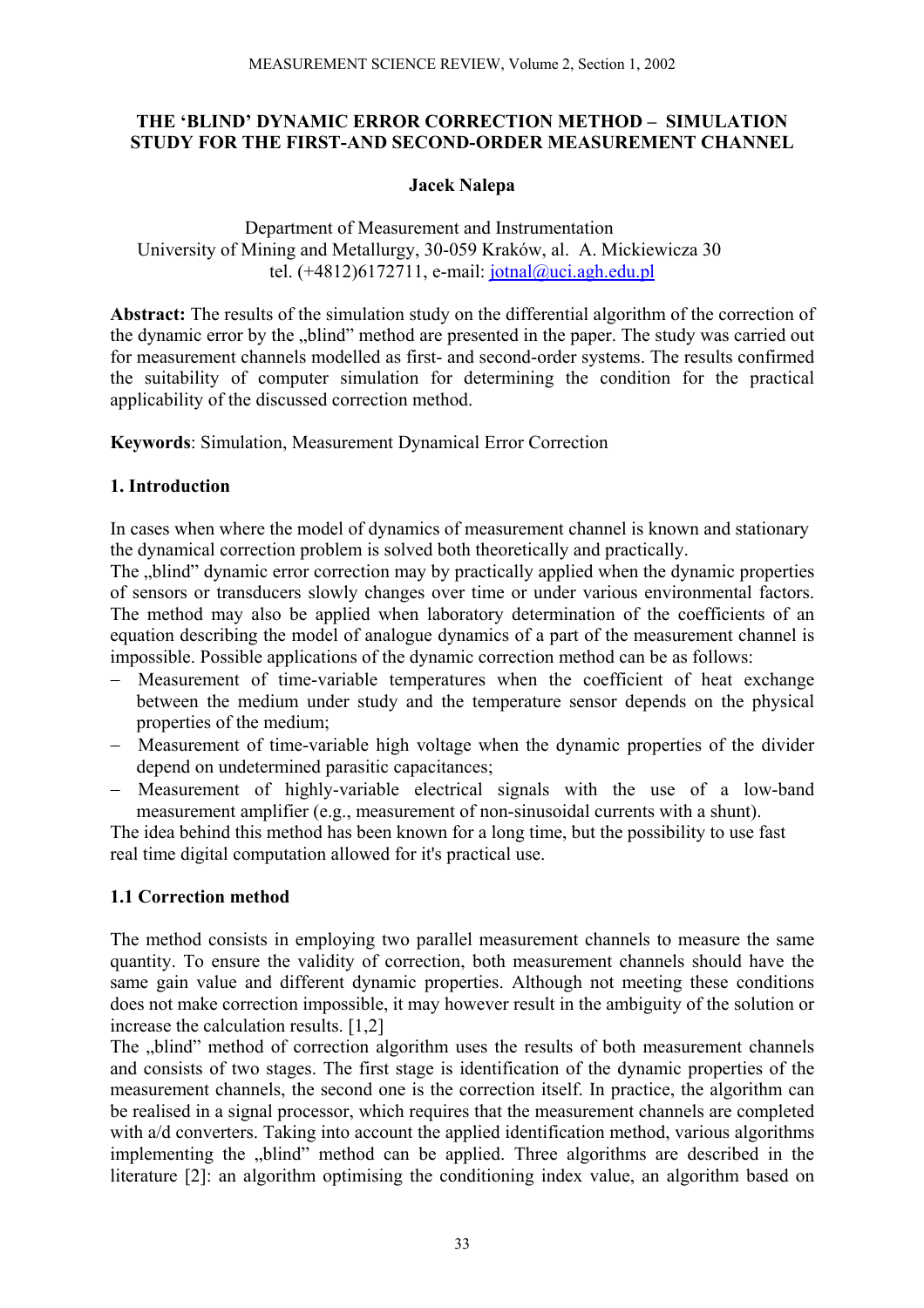relationships among harmonics, and an algorithm based on minimisation of the differential error. Of the afore-mentioned algorithms, the third is applied and described in the paper: an identification algorithm based on parameter optimization of correctors connected in series to both measurement channels, in the way the difference between the results of both measurement channels with correctors are zero.



Fig. 1. Schematic diagram of the "blind" dynamic error correction system.

According to this algorithm, the dynamic correction method can be performed in a system whose structure is presented in Fig. 1. Two measurement channels measuring the same output quantity u(t) are used in the system. The dynamic properties of the channels are determined by their transfer functions  $G_1(s)$  and  $G_2(s)$ . Corrupted by errors, the output signals of the analogue channels, denoted  $x_1(t)$  and  $x_2(t)$ , respectively, are converted to digital forms  $x_{1,i}$  and  $x_{2,i}$  at sampling time instants  $t_i$ . The signals are converted in the signal processor by corrector algorithms into the signals  $y_{1,i}$  and  $y_{2,i}$ , which represent the instantaneous values of the quantity measured by the first and the second channel, respectively. Finally, the output quantity  $y_i$  is defined at every moment of sampling as an arithmetic average of  $y_{1,i}$  and  $y_{2,i}$  –  $y_i = (y_{1,i} + y_{2,i})/2$ . The difference  $\delta_i = y_{1,i} - y_{2,i}$  is the basis for defining an index of the criterion minimised in the corrector parameter optimization algorithm.

### **1.2 Correction assessment criteria**

Measurement system dynamic errors with or without correction were estimated initially, using standard norms  $||\varepsilon||_1$ ,  $||\varepsilon||_2$  and  $||\varepsilon||_{\infty}$  defined for vector  $\varepsilon$  with coordinates equal to the instantaneous values of dynamic error at sampling moments. Because the norm  $||\varepsilon||_{\infty}$ introduces assessment criteria more stringent than the previous ones, it was accepted as the sole assessment criterion in all subsequent simulation study.

An index Q for estimating the correction effectiveness was introduced and defined as a quotient of the norm of the dynamic error vector, determined for the faster measurement channel without correction to the value of the norm of the dynamic error vector of the system with correction. The index shows how many times dynamic errors will be decreased upon correction.

$$
Q = \min_{k=1,2} \frac{\left| \varepsilon_k \right|}{\left| \varepsilon \right|} \tag{1}
$$

where: k – channel index,  $\varepsilon_k = U(t_i) - X_k(t_i)$ ,  $\varepsilon = U(t_i) - Y_i$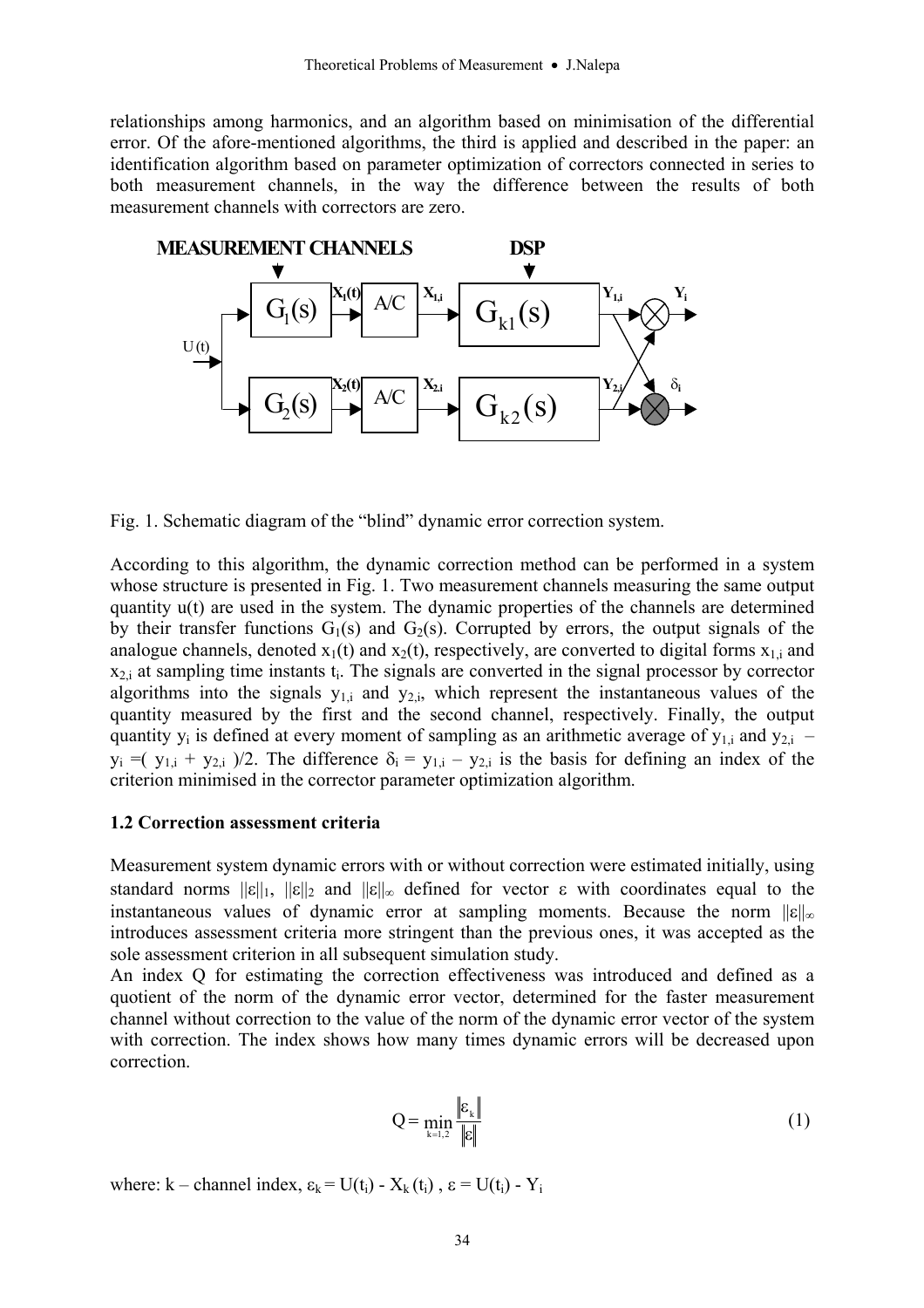The first stage of the discussed dynamic correction differential algorithm was the identification carried out in this case as an optimum selection of the parameters of the in series correctors, e.g. time constants which according to the "blind" correction rule should be equal to the time constants of the measurement channels corrected. The quality of identification influences essentially on the correction effectiveness. A mean-square type identification quality index, BI, was accepted (2). For example, the BI index for first-order inertia channels is of the following form:

$$
BI = \sqrt{(1-a)^2 + (1-b)^2} \cdot 100[\%];
$$
\n(2)

where: a - is the ratio of the time constant of corrector to the measurement channel's time constant in the first channel,  $b -$  the same for the second channel.

### **2. Simulation study results**

Determination of the effectiveness of the correction made and, consequently, determination of the range of the practical applicability of correction to measurement channels with different types of dynamics was the main aim of the simulation study carried out and described in the paper.

### **2.1. Simulation parameters**

The initial simulation study carried out for first-order inertia measurement channels [1] confirmed in general, the suitability of computer simulation for determining the conditions of the practical applicability of the "blind" dynamic correction method, and enabled common simulation methods and parameters to be determined. It was, therefore, accepted as follows:

- − measured signal, sinusoidal, undisturbed, of 50 Hz frequency, T<sub>s</sub> = 0.02 s
- − a/d converter is modelled through the quantization operation
- − sampling operation is modelled through the simulation step
- − operations used in the algorithm realized in DSP are modelled through the adequate operations of a simulation language
- $\frac{1}{2}$  sampling frequency is 40 times greater than the measured signal frequency  $f_p = 2$  kHz
- − optimization method: Monte Carlo
- − optimization criterion: ||δ ||1
- − simulated optimization time is equal to one period of the measured signal.

### **2.2. Simulation study on first-order inertia measurement channels**

The measurement channels are modelled as the first-order transfer functions

$$
G_1(s) = \frac{1}{1 + sT_1}, \qquad G_2(s) = \frac{1}{1 + sT_2}
$$
 (3)

Correctors were modelled in the following form:

$$
G_{k1}(s) = 1 + aT_1s, \t G_{k2}(s) = 1 + bT_2s \t (4)
$$

The criterion  $\|\delta\|_1$  used during optimization was the function of the coefficients a and b. A 12-bit word length  $A/D$  converter (range:  $\pm 1V$ ) was modelled.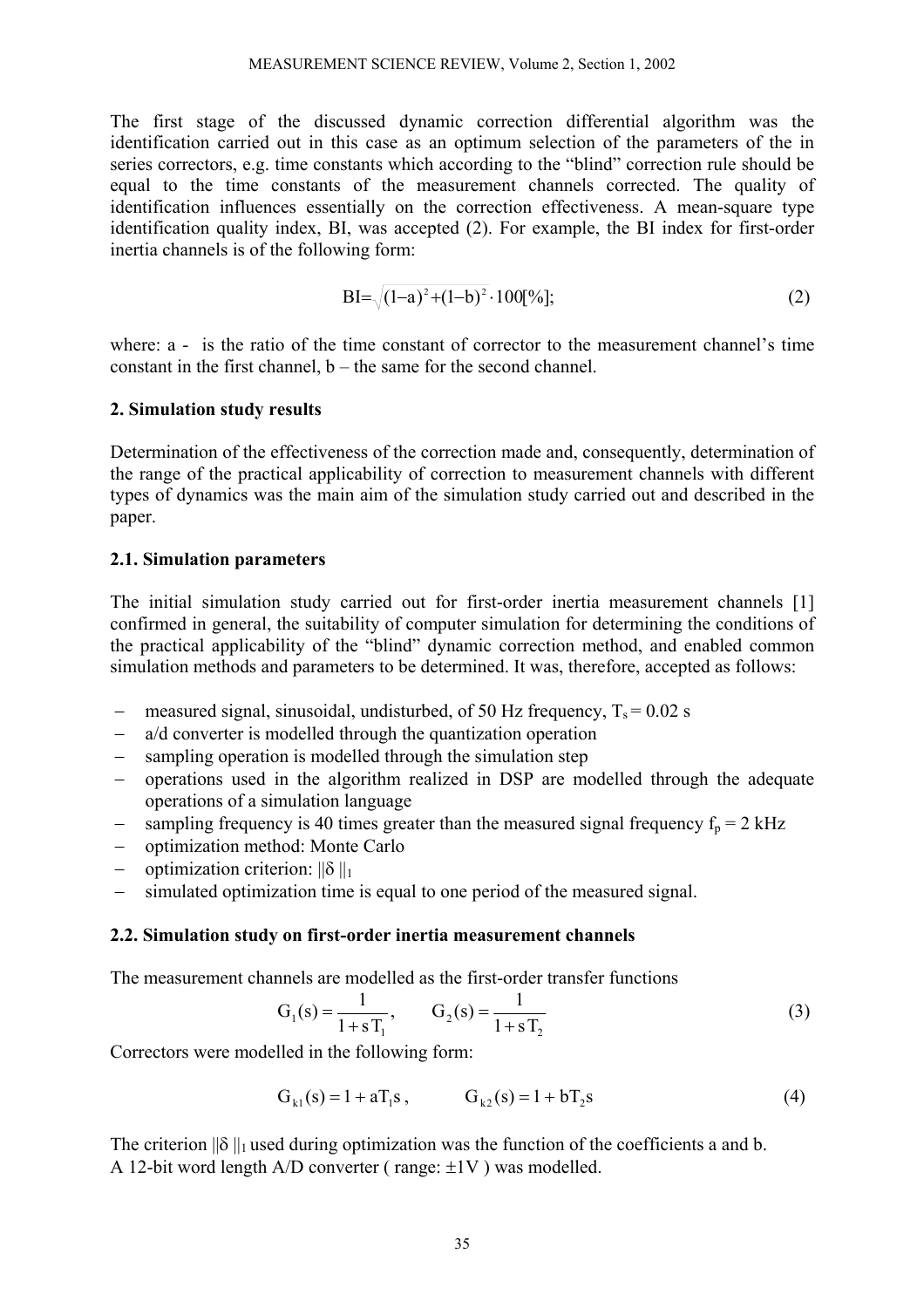

Fig. 2. Quality of identification index BI in function  $\alpha$  for three values  $\beta$  for the first-order inertial measurement channel.



Fig.3. Correction effectiveness index Q in function  $\alpha$  for three values  $\beta$  for the first-order inertial measurement channel.

The simulation study results used for determining the relationship between the identification error, BI, correction effectiveness, Q, and time constants of both channels are presented in Fig. 2 through 5. To generalise the conclusions,  $\alpha$  denotes in the figures the ratio of the time constant T<sub>1</sub> to the period of the measured signal T<sub>s</sub>; analogically  $\beta$  is defined for the time constant  $T_2$ . The fundamental conclusion from the study undertaken [3,4] is that for the measurement channels with time constants of the ratio to the period of the measured signal not exceeding 1.5, the dynamic correction by the "blind" method always "improves" i.e. the correction effectiveness is greater than unity.

Moreover, the following conclusions can be drawn:

The correction effectiveness Q is high (reaches values above 130) when the identification error, BI, is less than 1%. It seems that 3% is the limit value of that error. −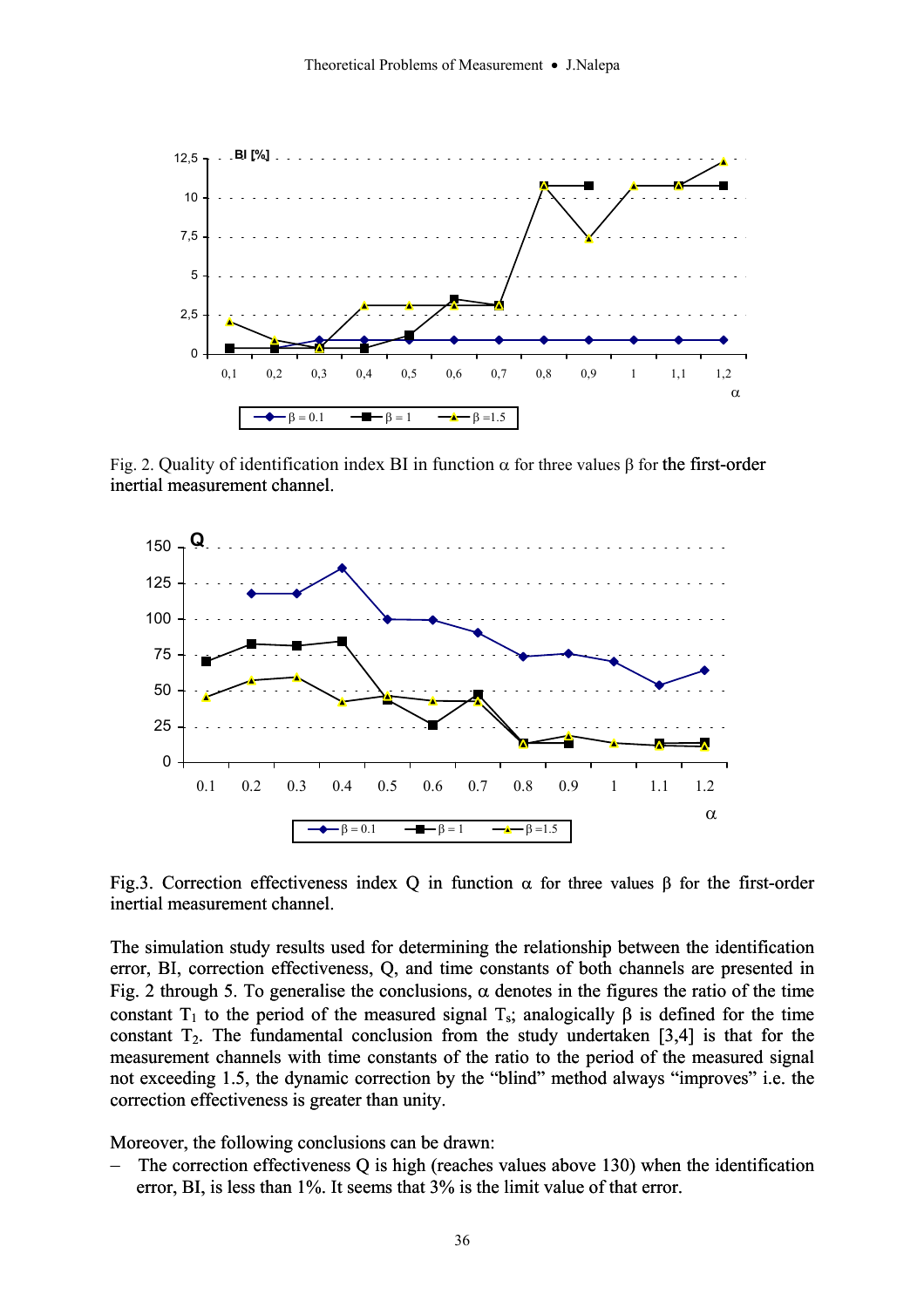- The identification error, BI, depends on the values of the ratio of time constants to the period of the measured signal (α and β), in such a way that if at least one of these ratios is less than 0.7 then BI does not exceed 3% (Fig. 2).
- 3). The smaller the time constant related to the period of the measured signal, the better The correction effectiveness Q depends on the ratios  $\alpha$  and  $\beta$  in such a way that the greater value of  $\alpha$  or  $\beta$  the smaller Q. Q reaches its maximum for  $\alpha$  smaller than 0.5 (Fig. the correction effectiveness. We can say therefore that the best effects can be obtained for the channels with "good" dynamic properties. But: a "good" measurement channel can be corrected effectively with the "blind" method by a "bad" channel (Fig. 5: Q greater than 60) or a "bad" channel can be corrected by another "bad" channel (Fig. 4: Q greater than 10).



Fig. 4. Correction effectiveness index Q and quality of identification index BI in function  $\alpha$ , for β=1.5 for the first-order inertial measurement channel.



Fig. 5. Correction effectiveness index Q and quality of identification index BI in function  $\alpha$ , for β=0.1 for the first-order inertial measurement channel.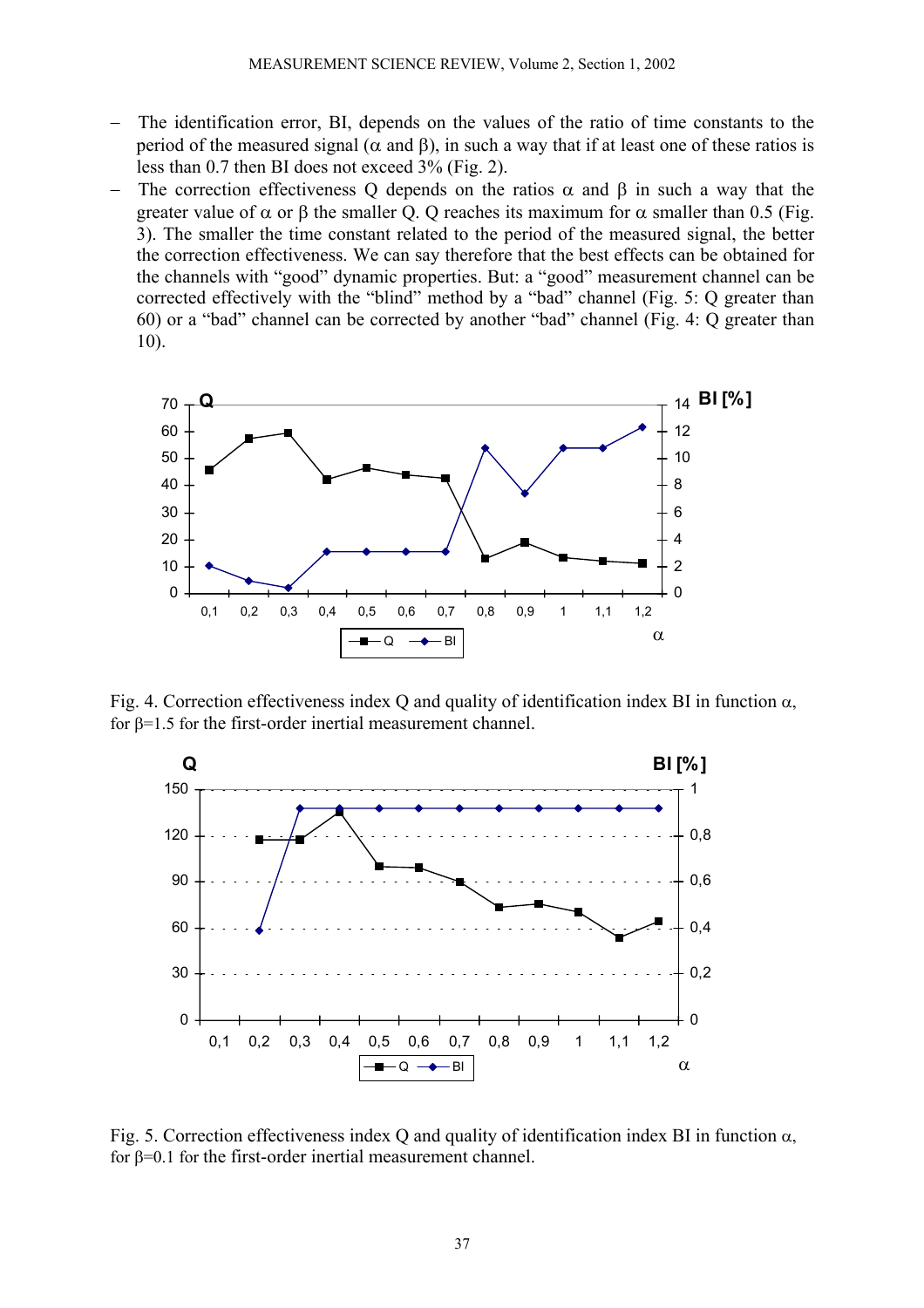- The applicability range of the "blind" method dynamic correction can be defined through the limit values of the dynamic properties of both channels, ensuring the acceptable correction effectiveness. For example, if we assume that the require correction effectiveness Q is greater than 50 then, based on Figs. 2 through 5, the applicability range of the "blind" method dynamic correction can be determined through the limit values of  $\alpha$ and β:
	- $\checkmark$  if β equals 0.1 then  $\alpha$  can be arbitrary up to 1.2;
	- $\checkmark$  if β equals 1 then  $\alpha$  cannot exceed 0.5;
	- $\checkmark$  if β equals 1.5 then  $\alpha$  cannot exceed 0.3.

### **2.3. Simulation study on double-inertia measurement channels**

The measurement channels are modelled as transfer functions:

$$
G_1(s) = \frac{1}{1+sT_1} \frac{1}{1+sT_3}, \qquad G_2(s) = \frac{1}{1+sT_2} \frac{1}{1+sT_4}
$$
(5)

Correctors were modelled in the following form:

$$
G_{k1}(s) = (1 + aT_1s)(1 + dT_3s), \qquad G_{k2}(s) = (1 + bT_2s)(1 + gT_4s)
$$
(6)

The criterion  $\|\delta\|_1$  used during optimization was the function of coefficients a, b, g and d. The initial simulation study results showed that the minimum length of the a/d converter word is 22 bits. So a 24-bit word length  $A/D$  converter ( range  $\pm 1V$  ) was modelled.

Taking into account the various possible realizations of the measurement channels and methods of optimization algorithm implementations differing in calculation accuracy, the following cases were investigated:

- measurement channels with a double time constant  $(T_1 = T_3$  and  $T_2 = T_4$ ), optimization of two parameters
- measurement channels with a double time constant  $(T_1 = T_3$  and  $T_2 = T_4$ ), optimization of four parameters
- measurement channels with four time constants and optimization of four parameters.
- The results of the simulation study are presented accordingly in Figs. 6, 7 and 8.

The  $\beta$  and  $\alpha$  in Figs. 6 and 7 are defined as for first-order channels.

The correction effectiveness for two-inertia channels with double time constants is very high: always over 100 as far as up to 3, and this is clearly better than for first-order channels.

In changing the order of optimised parameters, similar values of identification error were obtained for systems with a double time constant and four-parameter optimization, however, effectiveness values were different (double at maximum). The maximum effectiveness values are presented in Fig. 7.

and  $\alpha_2$  of the second channel is changing from 0.2 to 10 for three different values of  $\beta_2$  (0.05, In Fig. 8, the results of the simulation study on the "blind" method dynamic correction for two-inertia channels at four different optimised time constants are presented. The results refer to the case when the first channel time constants are fixed and constant ( $\alpha_1$ = 0.2 and  $\beta_1$ =0.6), 0.5, 1). The obtained correction effectiveness is even five times smaller than in the case of double time constant channels with four-parameter optimization, but this refers to the particular case under study.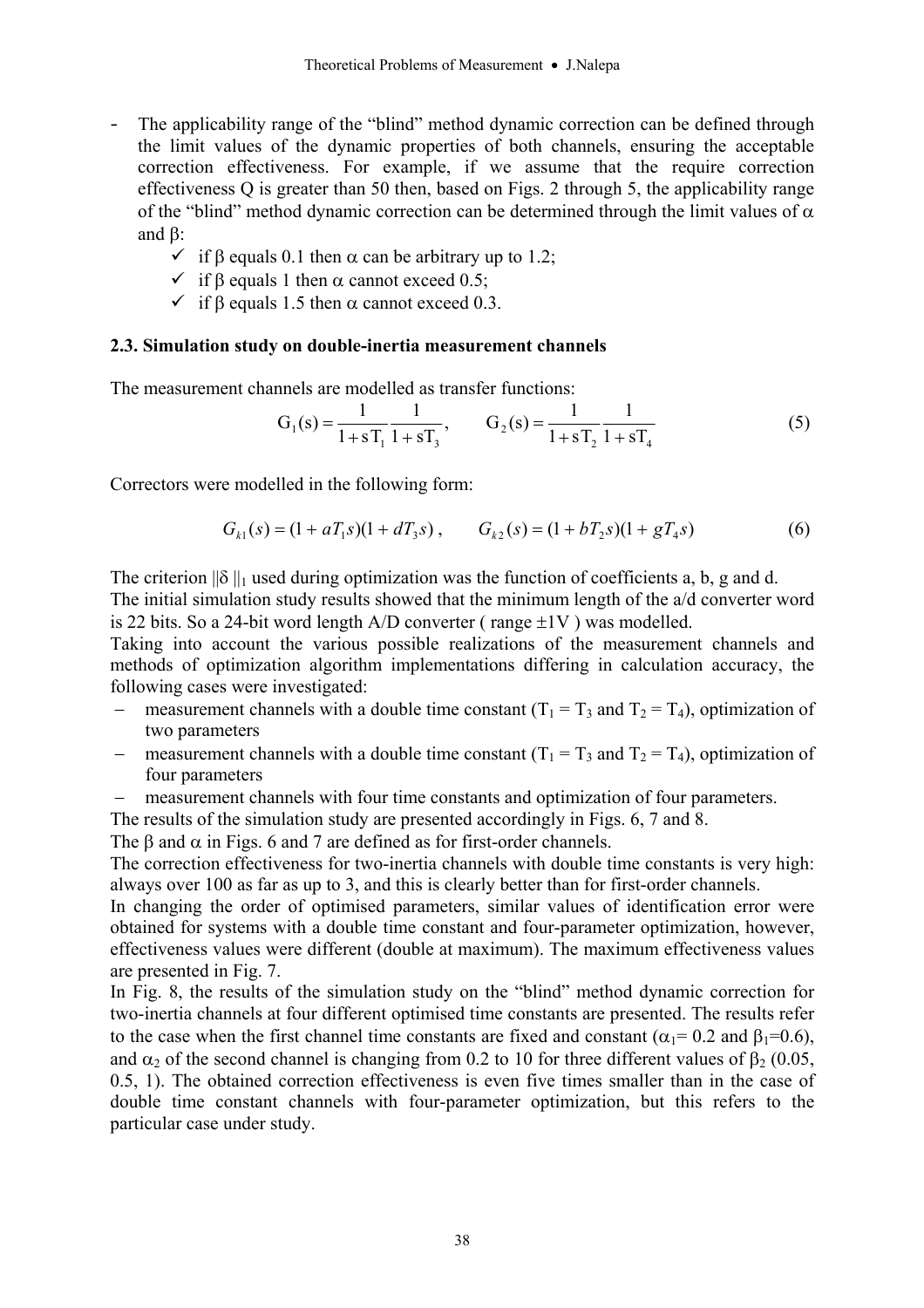

Fig. 6. Correction effectiveness index Q for second-order inertial measurement channels with a double time constant, optimization of two parameters.



Fig. 7. Correction effectiveness index Q for second-order inertial measurement channels with a double time constant, optimization of four parameters.



Fig. 8. Correction effectiveness index Q for second-order inertial measurement channels with four time constants and optimization of four parameters.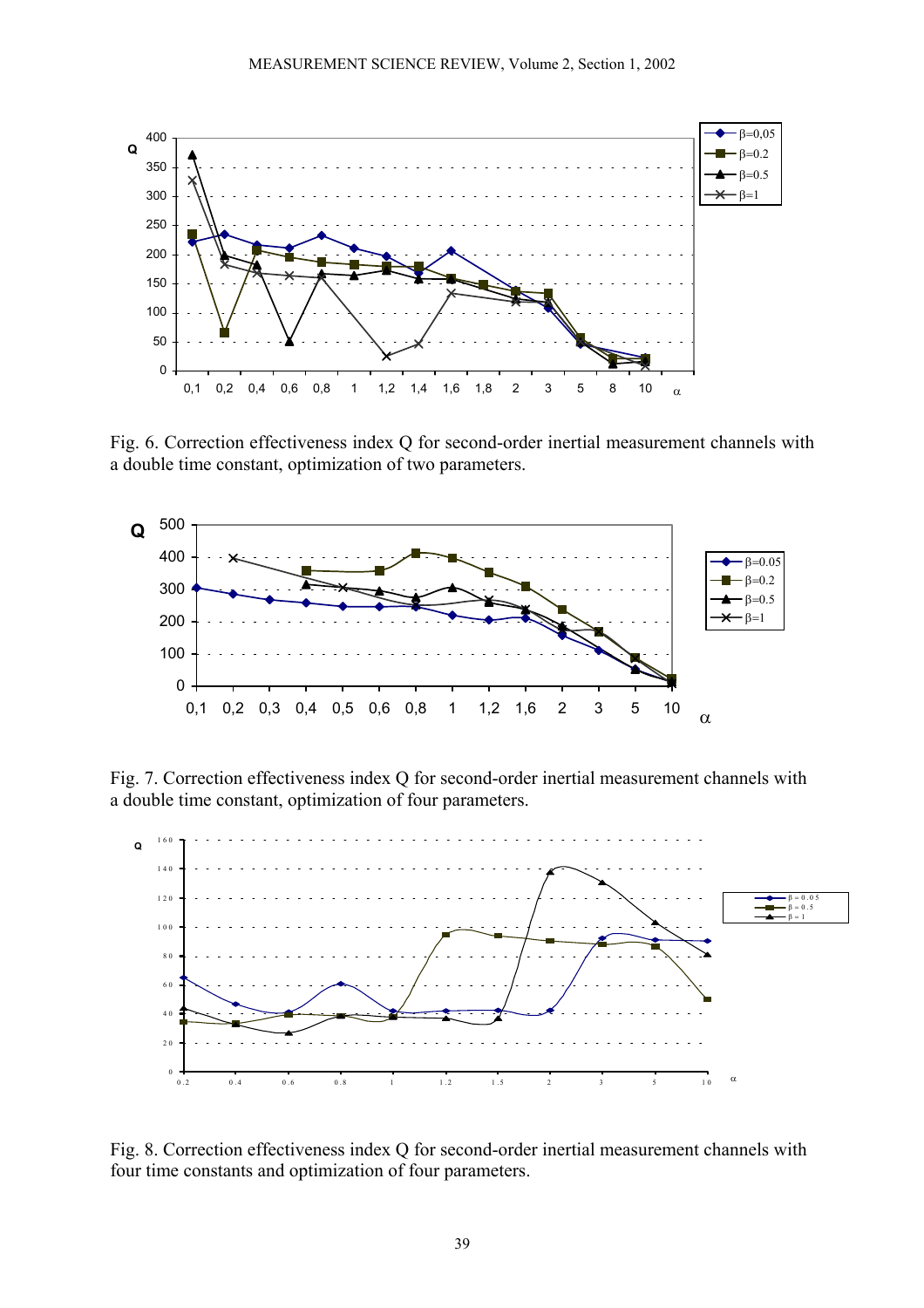Summarizing the obtained results of the simulation study, it can be stated that the correction effectiveness of the "blind" method dynamic correction obtained for two-inertia systems is quite satisfactory despite larger numerical errors (also double differentiation errors). The lack of influence of the enlarged numerical errors on the obtained effectiveness values may follow from using the 24-bit a/d converter and also from the correction method rule itself (optimization based on differential error) as calculation errors can counterbalance. The value of correction effectiveness Q depends clearly on the dynamic parameters of the measurement channels under correction. However, special attention should be paid to the high effectiveness values obtained when for one channel, the ratio of time constant to the period of the measured signal ( $\alpha$ ) is large (between 1.5 and 5). So a "very bad" dynamically, two-inertia measurement channel may be even better corrected, in wider range of time constants, than it was possible for first-order systems.

#### **nt channels 2.4. Simulation study on second-order oscillation measureme**

The measurement channels are modelled as transfer functions :

$$
G_1(s) = \frac{1}{1 + s\frac{2z_1}{\omega_{01}} + s^2\frac{1}{\omega_{01}}}, \qquad G_2(s) = \frac{1}{1 + s\frac{2z_2}{\omega_{02}} + s^2\frac{1}{\omega_{02}^2}}
$$
(7)

where:  $\omega_0 = 2\pi f_0$  – natural frequency,  $z$  – damping factor

Correctors were modelled in the following form:

$$
G_{k1}(s) = 1 + sa \frac{2z_1}{\omega_{01}} + s^2 b \frac{1}{\omega_{01}}, \qquad G_{k2}(s) = 1 + sd \frac{2z_2}{\omega_{02}} + s^2 g \frac{1}{\omega_{02}}
$$
(8)

The criterion  $\|\delta\|_1$  used during optimization was the function of coefficients a, b, g and d. A ±1V, 24-bit word length A/D converted was modelled.

corrected differently, as can the channels with a large amplitude error. The results presented were obtained for a sampling frequency of 2.5 kHz. It was noted that increasing the sampling frequency increases the "sensitivity" of the obtained extreme values of the effectiveness Q. Based on the obtained results, it can be stated that the "blind" method dynamic correction for oscillation channels is effective within a wide range of measurement channel parameters and the highest values of the effectiveness Q are similar as for two-inertia channel with four-The possible variability of the four parameters dictated a method for the simulation study similar to that of the two-inertia channels. The dynamic properties of the one channel were fixed, whilst the properties of the second one were changed. Additionally, as in previous investigations, the parameter, the natural frequency, was referred to the measured signal pulsation -  $\omega_s$ . Parameter –omega1- is defined as the ratio of a pulsation  $\omega_{01}$  to  $\omega_s$  and parameter –omega2- is defined as the ratio of a pulsation  $\omega_{02}$  to  $\omega_s$ . In Figs. 9 and 10, the results of the simulation study for two cases are presented. The first case (Fig. 9) refers to a channel with fixed parameters: omega1 = 1,  $z1 = 0.6$ , while the second case (Fig.10) refers to a channel with parameters: omega $1 = 2$ ,  $z1 = 0.15$ . Such a choice results from an observation on the results of the simulation study that the channels with a large phase error can be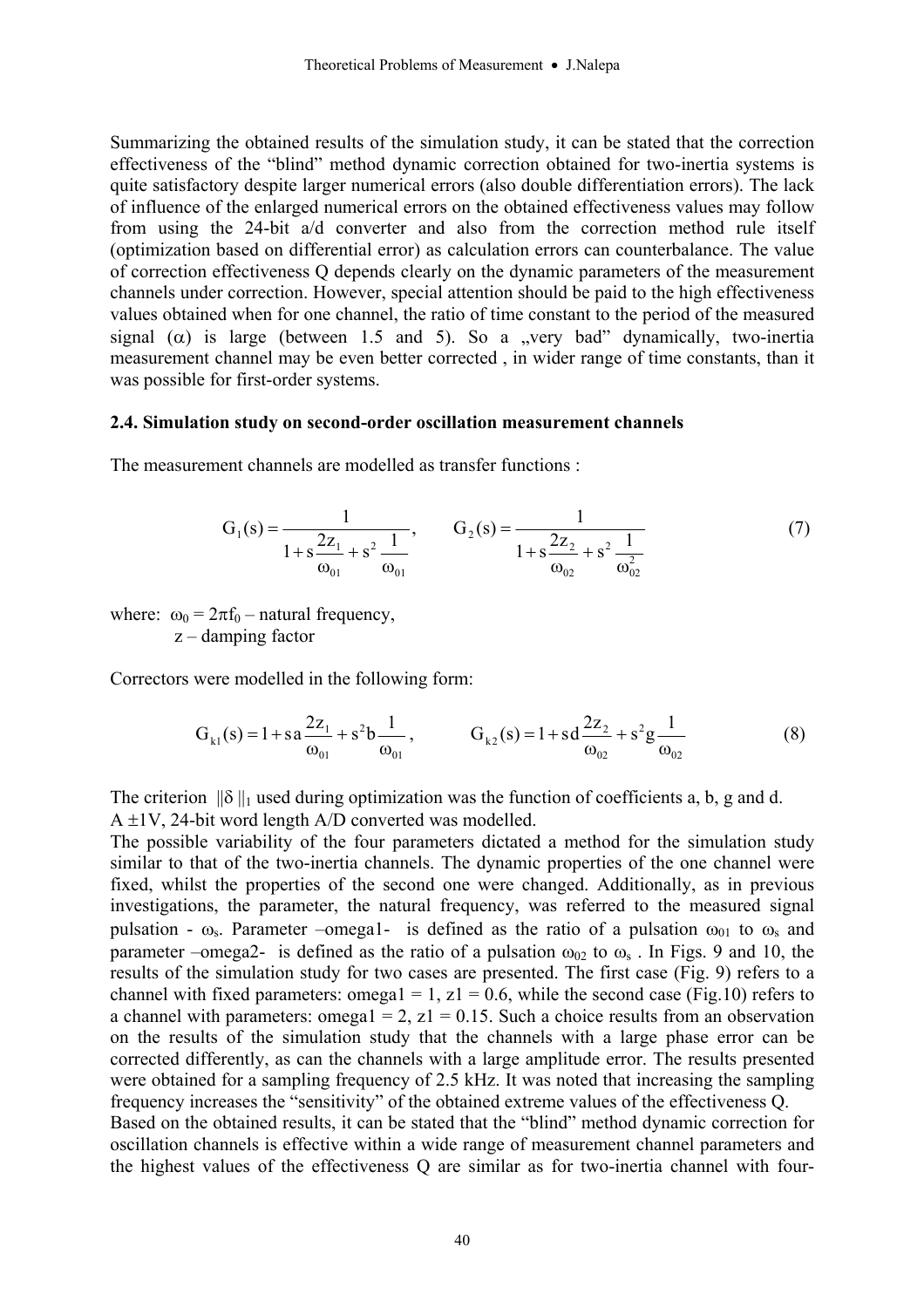parameter optimization. Similarly, the best effects are obtained for the channels with large dynamic errors.



Fig. 9. Correction effectiveness index Q for second-order oscillation measurement channels in function damping factor z2 for various values omega2 for one channel; parameters of second channel: omega $1=1$ ,  $z1=0.6$ .

fact that the presented correction method may be of practical application, only in the sense of the best choice for a particular measurement channel under correction. This can be seen The ambiguity of trends and, especially, the different behaviour of channels with a prevailing phase error and a different one for channels with a prevailing amplitude error, results in the especially in the case presented in Fig. 10 where the best effectiveness is reached for a single particular pair of parameters.



Fig.10. Correction effectiveness index Q for second-order oscillation measurement channels in function damping factor z2 for various values omega2 for one channel; parameters of second channel: omega1=2, z1=0.1.